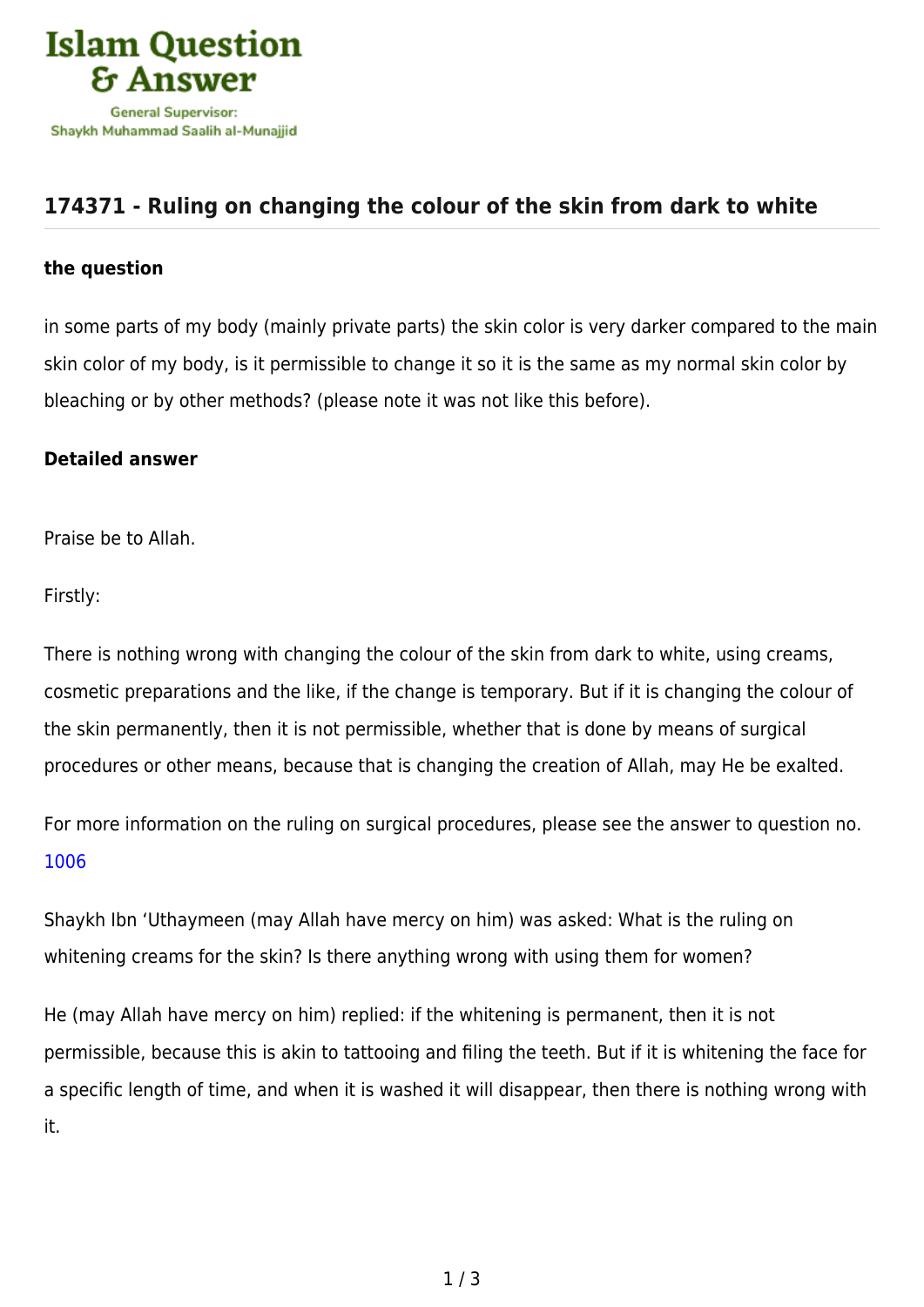

End quote from Fataawa Noor 'ala ad-Darb

He was also asked: Recently there has appeared medicine that makes a dark-skinned woman white; can she take it or is taking such medicine haraam because it is regarded as changing the creation?

He (may Allah have mercy on him) replied: Yes, it is haraam if it changes the colour of the skin permanently. In that case it is like tattooing, and the Prophet (blessings and peace of Allah be upon him) cursed the woman who does tattoos and the woman who has tattoos done. But if it is done to remove a defect, such as if there is a dark, disfiguring mole on the skin and the individual uses something to remove it, then there is nothing wrong with that.

End quote from Fataawa Noor 'ala ad-Darb

Secondly:

If the skin was originally white then it turned darker for some reason or because of sickness and the like, then it does not seem that there is anything wrong with using permissible creams and medicines to restore the skin to its original colour. This is not regarded as changing the creation of Allah, because it is removal of a defect that has occurred and is not changing the original form.

For guidelines on what is meant by changing the creation of Allah, please see the answer to question no. [129370](https://islamqa.com/en/answers/12937)

But we should point out that a man should not be preoccupied with such matters or go to extremes in paying attention to them, because it is a waste of time and money on something that does not bring much benefit, and it may distract him from things that are more important and more beneficial. It is not befitting for men to be preoccupied with adornments and beautification; rather they should be focused on more important matters.